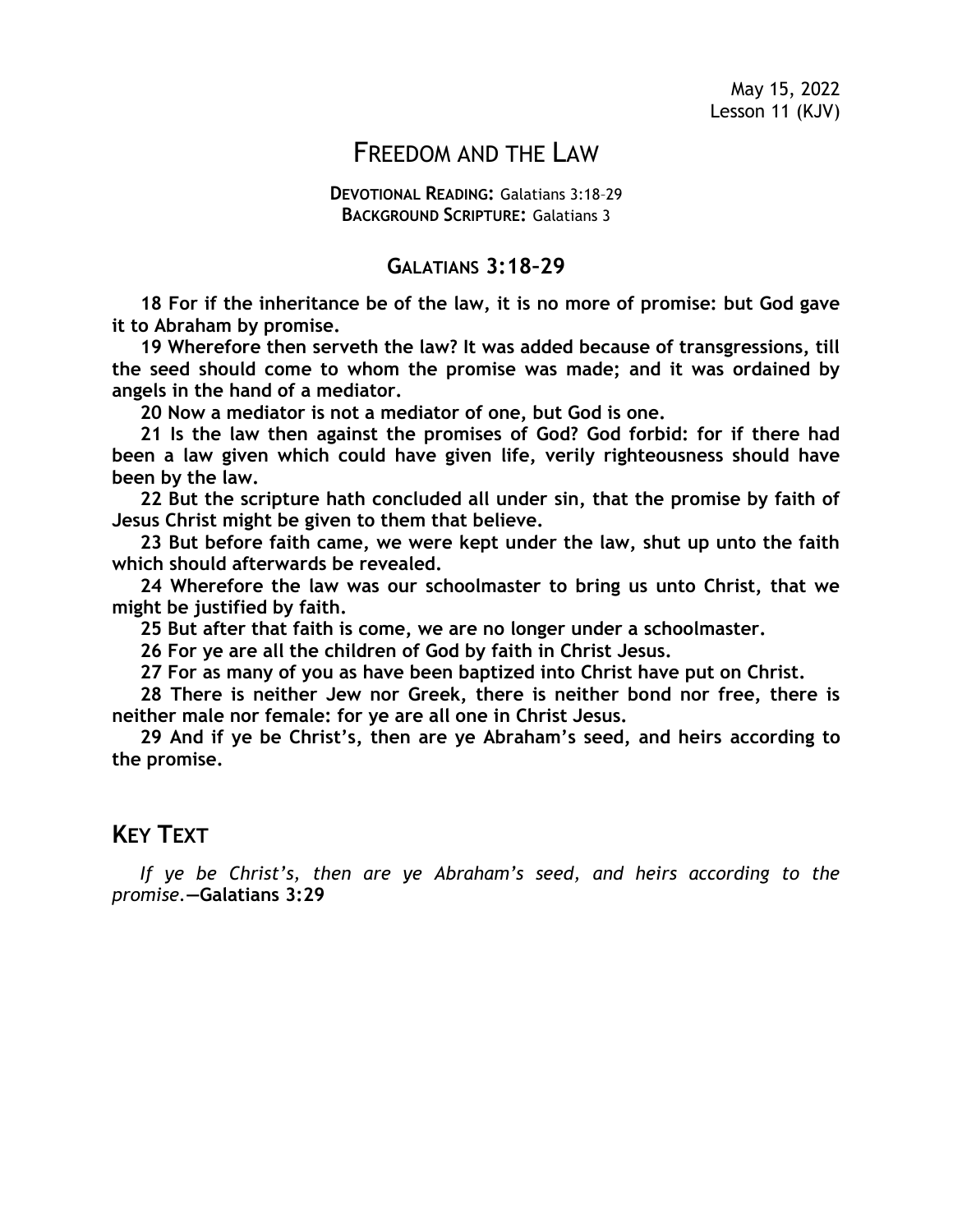# **GOD FREES AND REDEEMS**

## **Unit 3: Liberating Letters**

LESSONS 9–13

### **LESSON AIMS**

After participating in this lesson, each learner will be able to:

- 1. Summarize what makes a person a child of God through faith in Christ.
- 2. Compare and contrast life under the law with a life of faith in Christ.
- 3. Write out the promises God has made to him or her as an heir.

### **LESSON OUTLINE**

Introduction

- A. All Skate
- B. Lesson Context
- I. Inheritance (Galatians 3:18–19a)
	- A. Given by Promise (v. 18) *The Audacity of Faith*
	- B. Questions of the Law (v. 19a)
- II. Law (Galatians 3:19b–21)
	- A. Added for Transgressions (vv. 19b–20)
	- B. Limitations of the Law (v. 21)
- III. Faith (Galatians 3:22–25)
	- A. Promised in Christ (vv. 22–23)
	- B. Deficiencies of the Law (vv. 24–25) *Advanced Coaching*
- IV. Unity (Galatians 3:26–29)
	- A. Resulting by Faith (vv. 26–27)
	- B. Regardless of the Law (vv. 28–29)

**Conclusion** 

- A. Time to Grow Up
- B. Prayer
- C. Thought to Remember

## **HOW TO SAY IT**

GalatiaGuh-*lay-*shuh.

GalileansGal-uh-*lee-*unz.

Judaizers*Joo-*duh-*ize-*ers.

**Introduction**

**A. All Skate**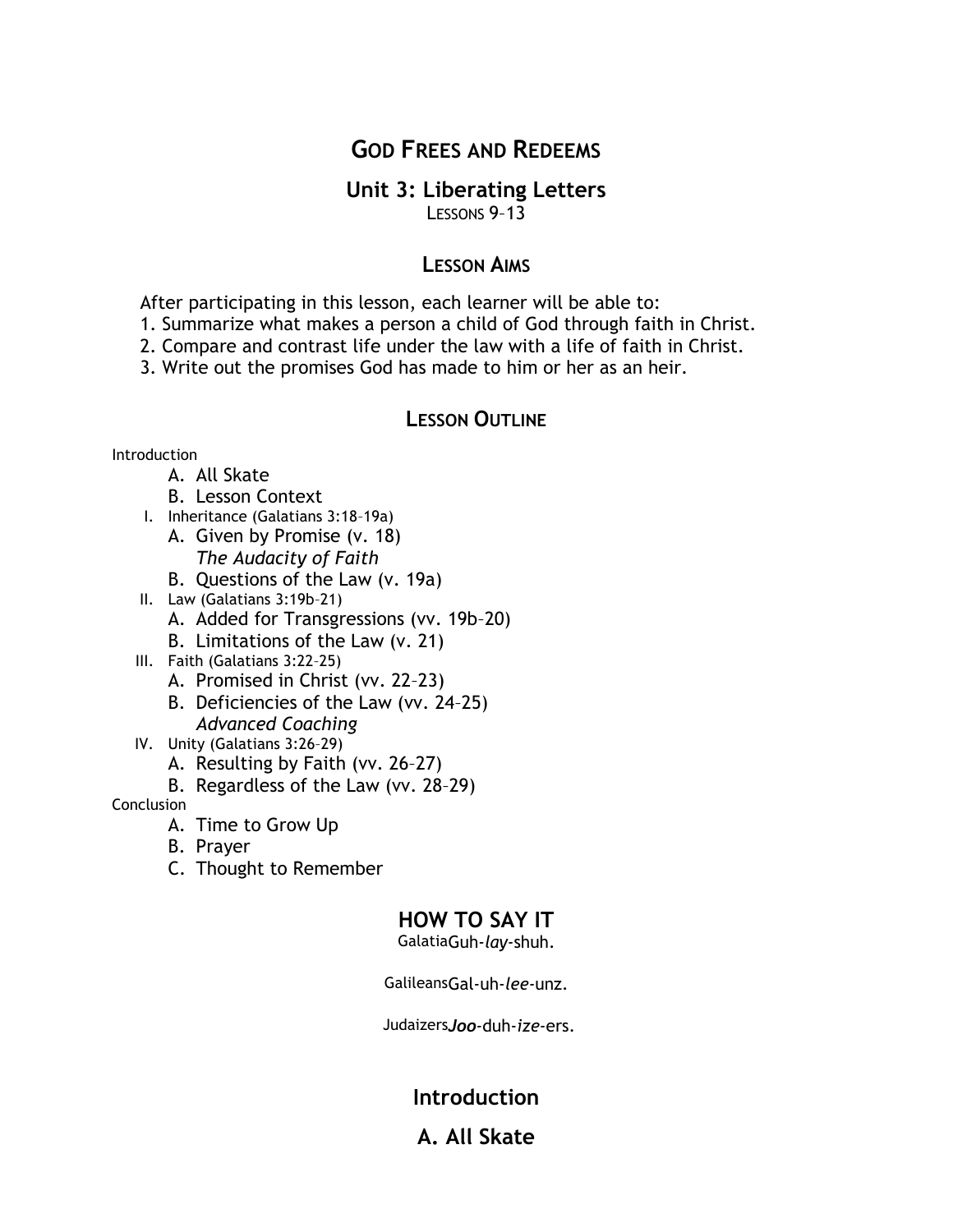By putting on roller skates, a person's movement is transformed as he or she glides across the pavement. One of the best settings for roller skating is at a roller-skating rink. In addition to being an easy place to skate, rinks often include colorful lights and engaging music.

Rinks might have times set apart for particular groups of skaters—times designated specifically for boys, girls, parents, grandparents, and so on. There may even be times for singles or couples to skate. After a few minutes of the special skate, the announcer proclaims over the loudspeaker, "It's all-skate time! Everyone, come skate!" No longer does anyone feel left out. All skaters are welcome to participate!

In this week's lesson, the apostle Paul made a sweeping declaration. This declaration invited all people to hear and experience the promises of God's transforming good news.

## **B. Lesson Context**

The Galatian Christians were a community of believers in the region of Galatia, located in modern-day Turkey. Paul's missionary journeys took him through this region and its cities. Depending on whether "Galatia" is understood in a political sense or a demographic sense, it was during either Paul's first missionary journey (Acts 13–14) or his second (16:1–18:22) that he first taught the gospel message to the Galatians (see 4:12–13).

The year Paul wrote the Galatian epistle is unknown. Some research has proposed that it was written as early as AD 48 or as late as AD 57/58. The latter would imply that Paul wrote this epistle after the Jerusalem Council described in Acts 15. If this were the case, part of Galatians includes Paul's retelling of the council's key concerns: circumcision as part of adherence to the Law of Moses (Galatians 2:1–10; see Acts 15:5). These same concerns were of importance among the Galatian churches.

The Galatians had received the gospel message from Paul (Acts 16:6; 18:23; Galatians 1:11–12), but there were some among them who tried to add to the message. These individuals taught that circumcision as part of adherence to the Law of Moses was a requirement for salvation; Paul declared that to be "another gospel" (1:6; see 2:14). Advocates for this approach were known as Judaizers because they called for Gentile believers to adhere to the distinctions of Jewish law. The Judaizers' beliefs were understandable. From their point of view, Israel was and continued to be the distinct people of God. It was to Israel that God had revealed himself, given His law, and prescribed circumcision as a mark of His covenant (Genesis 17:7–14).

Paul urged the Galatian churches to reject the Judaizers' addition to the gospel message (Galatians 1:7–9). Paul reflected on his own "exceedingly zealous" experience in Judaism (1:14) as he highlighted his inability to follow the law to the point of justification (2:15–21). Through Christ, the promise of salvation was to be revealed to the whole world (3:6–9). Paul went on to show the unifying nature of that salvation for all who would believe in Christ.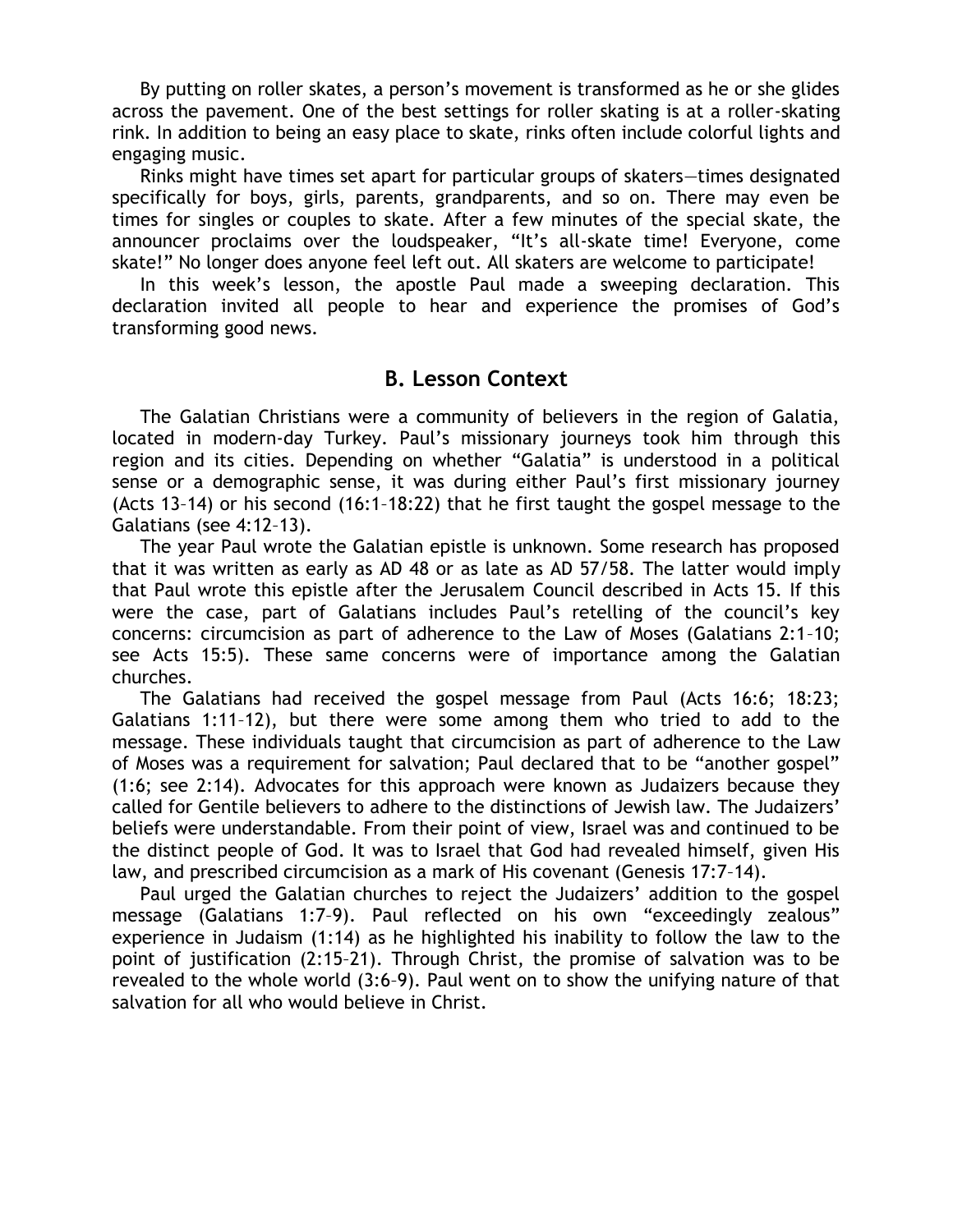## **I. Inheritance**

### **(GALATIANS 3:18–19a)**

### **A. Given by Promise (v. 18)**

#### **18a. For if the inheritance be of the law, it is no more of promise.**

That Paul began with *for* indicates a continuation of his preceding discussion on *the inheritance* from God (Galatians 3:15–17). This inheritance implies eternal life and being counted righteous by God—for those having faith in Jesus (see Acts 20:32; Hebrews 9:15). Paul's concern was the means by which the inheritance was received.

If the promised life and righteousness came via *the law*, then God's promises especially His promises to Abraham—would be of little value (see commentary on Galatians 3:18b, below). The law's role was not to provide entrance into God's *promise*. The law, given to Moses, was introduced long after God's promise (see 3:17). This fact provided a distinction for God's relationship with His people; He desires relationship, not regulation. If God's inheritance was received by following the law, then His promises would be of no value and faith would be irrelevant (see Romans 4:13–16).

#### **18b. But God gave it to Abraham by promise.**

God's *promise*, made *to Abraham* centuries prior, designated a blessing (Genesis 12:1–3), a reward and heir (15:1–6), and a guarantee of descendants (17:1–8). In contrast to the demands of the law, God's gracious act was in giving the promise. Ultimately, God's promises would be fulfilled in Christ (Galatians 3:16). This observation led to Paul's essential question, next. *What Do You Think?*

How do God's people live differently in light of God's promises? *Digging Deeper*

How do 2 Corinthians 6:16b–7:1 and 2 Peter 1:3–11 inform your answer in this regard?

### *THE AUDACITY OF FAITH*

Unbeknownst to the girl, her father was quite busy. Little did she know the weight of her request when she asked him, "Do you promise you'll come to my game?" Her father hated breaking promises, so he paused before answering. The demands of his day weighed heavily in his mind, but those demands paled in comparison to supporting his daughter. He didn't make promises lightly. He could not and would not break his word!

The Old Testament tells how the Lord made promises to Abraham, an obscure herdsman in the ancient Middle East. Abraham was promised land, numerous descendants, and the presence of the Lord. The audacity of these promises required Abraham to accept them by faith—an equally audacious act. God's word would come true so long as Abraham faithfully followed God in all circumstances.

Unlike earthly fathers, God never fails on His promises. Have you claimed God's promise of new life? If so, how will you now live? Will the audacity of faith now guide your life?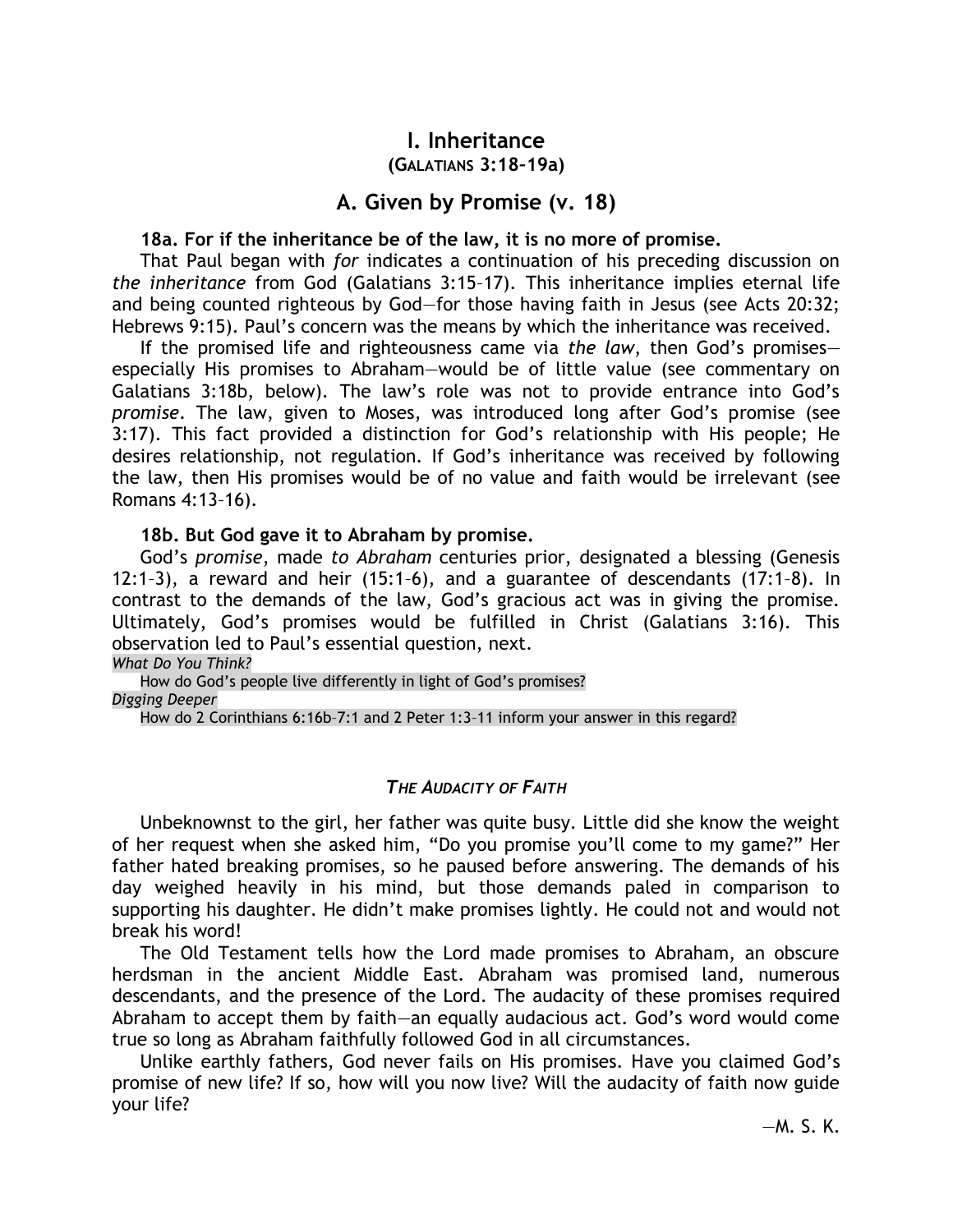## **B. Questions of the Law (v. 19a)**

#### **19a. Wherefore then serveth the law?**

By asking this question, Paul anticipated the Galatians' response regarding the promise. If God's inheritance came through His promise, then why should people of God continue to rely on *the law* for salvation? The practice of anticipating the readers' questions is common in Paul's writings (examples: Romans 3:1, 3, 5, 7; 6:15; 7:7). It was his way of addressing their (assumed) concerns since he couldn't be with them in person.

#### **II. Law**

#### **(GALATIANS 3:19b–21)**

### **A. Added for Transgressions (vv. 19b–20)**

**19b. It was added because of transgressions, till the seed should come to whom the promise was made.**

The word *transgressions* indicates a violation of a boundary. In this instance, the boundary transgressed is the law (see Romans 2:23). The law *was added* to reveal the nature and extent of human transgression (4:15; 5:13, 20). As a result, people became conscious of their violations (3:20; 7:12–13). Through the Law of Moses, the Israelites had common language for understanding their transgressions and enforcing discipline. However, the law's application was limited as it served to reveal, rather than heal, transgressions.

The law would apply till a specific time ordained by God. Galatian Judaizers required obedience to the Law of Moses to become an heir of Abraham's promise (see Lesson Context). However, Paul nullified their argument by noting a temporal aspect: the law was fulfilled by the coming of Abraham's *seed*, Christ Jesus (Galatians 3:16).

**19c. And it was ordained by angels in the hand of a mediator.**

The law's inferiority was due, in part, to its mediated nature. While Scripture never calls Moses a *mediator*, God gave him the law and placed it under his care, as if in his *hand* (see Exodus 20:19–22; 21:1; 34:29; Leviticus 26:46). Other Scriptures indicate a belief that *angels* served a role in revealing the law (see Acts 7:53; Hebrews 2:2). However, God's promise is without angelic mediation. Therefore it is more enduring.

#### **20. Now a mediator is not a mediator of one, but God is one.**

That the law was given through *a mediator* did not strengthen its influence. In fact, the opposite occurred. The mediated nature of the law differed from God's direct interaction with Abraham (Genesis 12:1). For believers, Christ Jesus serves as the mediator between God and humans (1 Timothy 2:5). As a result, there exists a new relationship between God and humanity, mediated through the "better promises" of Christ Jesus (Hebrews 8:6; see 9:15; 12:24). The law differentiated Jew from Gentile. *But God is one* and His people are one through faith in Christ (Romans 3:29–30; see commentary on Galatians 3:28, below).

## **B. Limitations of the Law (v. 21)**

**21a. Is the law then against the promises of God? God forbid.**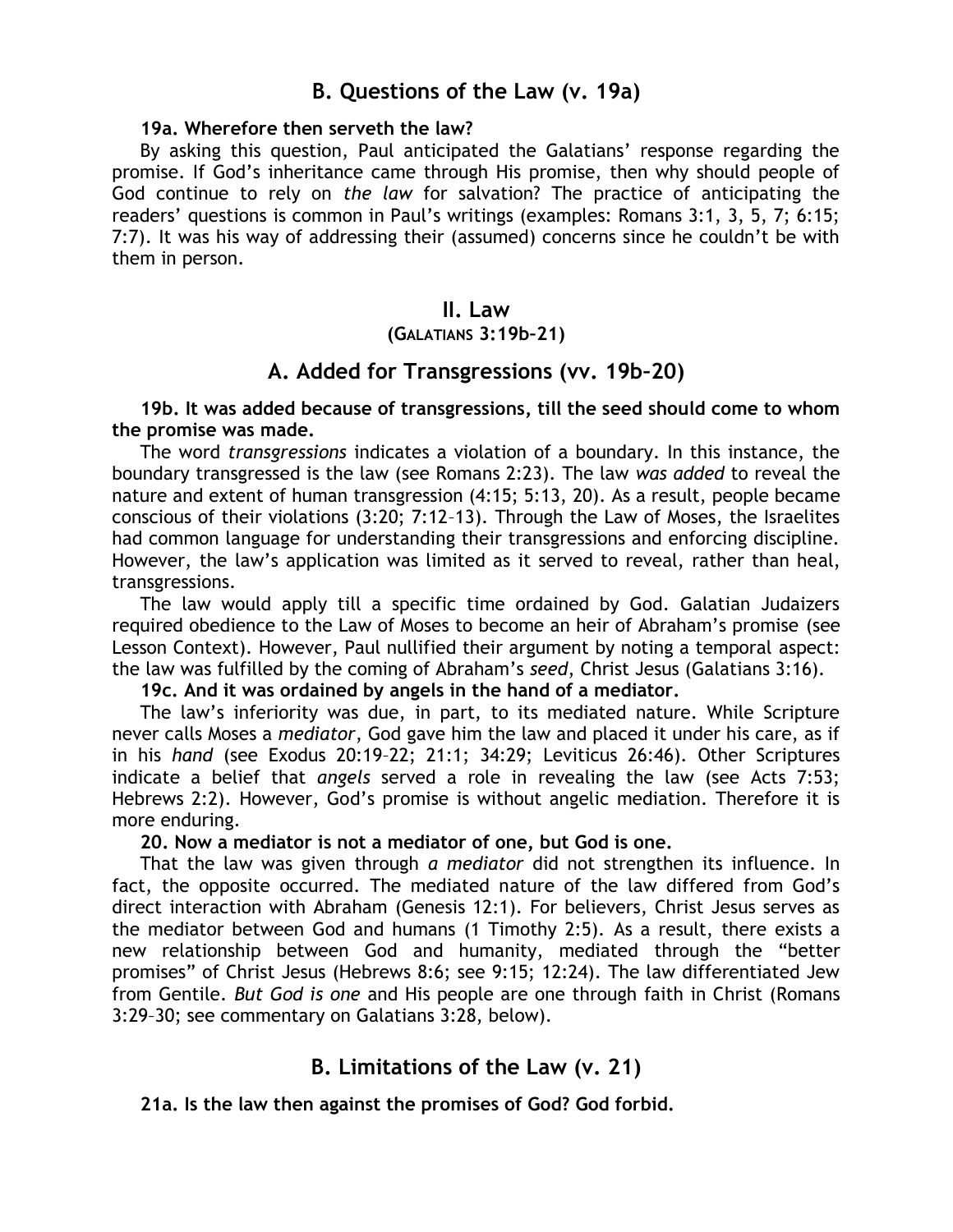Paul again anticipated a rebuttal, so he cited a possible concern for the Galatians. *The law* and *the promises* are not against each other. Both are *of God* and both are holy (see Romans 7:12; 1 Timothy 1:8). However, each serves a different purpose.

The Greek phrase behind *God forbid* is a favorite expression of Paul's (see Romans 3:4, 6, 31; 6:2, 15; 7:7, 13; 9:14; 11:1, 11; 1 Corinthians 6:15; Galatians 2:17; 6:14). It is an expression of emphatic rejection.

**21b. For if there had been a law given which could have given life, verily righteousness should have been by the law.**

The *law* was never intended to give eternal *life*. This is why Paul emphasized that the giving of the law came years after God's covenant and Abraham's faith (Galatians 3:17). If *righteousness* could come *by the law*, then the work of Christ, particularly His death, would be "in vain" (2:21). As the law shows humans their sinful ways, it follows God's holy intention (see Romans 7:7–10).

*What Do You Think?*

In what ways do Christians use good behavior to earn favor with God and with others? *Digging Deeper*

What should be the role of good behavior and good works in the lives of believers?

### **III. Faith**

**(GALATIANS 3:22–25)**

### **A. Promised in Christ (vv. 22–23)**

**22. But the scripture hath concluded all under sin, that the promise by faith of Jesus Christ might be given to them that believe.**

It is unclear which *scripture* Paul has in mind. Perhaps he recalled the Law of Moses that called "cursed" those people who did not conform to "all the words" of the law (Deuteronomy 27:26). The law *concluded* that both Jews and Gentiles were "*all under sin*" (Romans 3:9), and all people were thereby guilty (3:10–18).

Because Paul declared that all were guilty under the law, all were unfit to receive life on the basis of the law. The imagery serves to contrast the law's condemnation with the life provided by *the promise*. Only those who believe will be counted righteous. The righteous person will be considered a recipient of the promise (Romans 4:3, 13, 16), conveyed by the "seed" of Abraham, Jesus (Galatians 3:16, 19).

God's plan never depended on the law. Through the *faith of Jesus Christ*—His faithfulness to follow the call of His Father—Jew and Gentile can experience the blessed promise of redemption. Those *that believe* become God's children, regardless of their ethnic identity (see John 1:12–13).

**23. But before faith came, we were kept under the law, shut up unto the faith which should afterwards be revealed.**

For Paul, *faith* was more than a person's mental trust or a deep-seated hope. Instead, he attributed faith to God's way of dealing with humanity. Jesus' faithfulness in following His Father was the way God revealed His righteousness to the world (see Romans 1:17; 4:16; Ephesians 3:12).

Before Christ's arrival, the law *kept* humans *shut up*. This might imply that the law served as a restraint, showing the extent of sin through Scripture (see commentary on Galatians 3:22, above).

Paul envisioned a new era of God's working among humanity. This era was one in which God's promise was *revealed* through faith. Paul drew demarcations between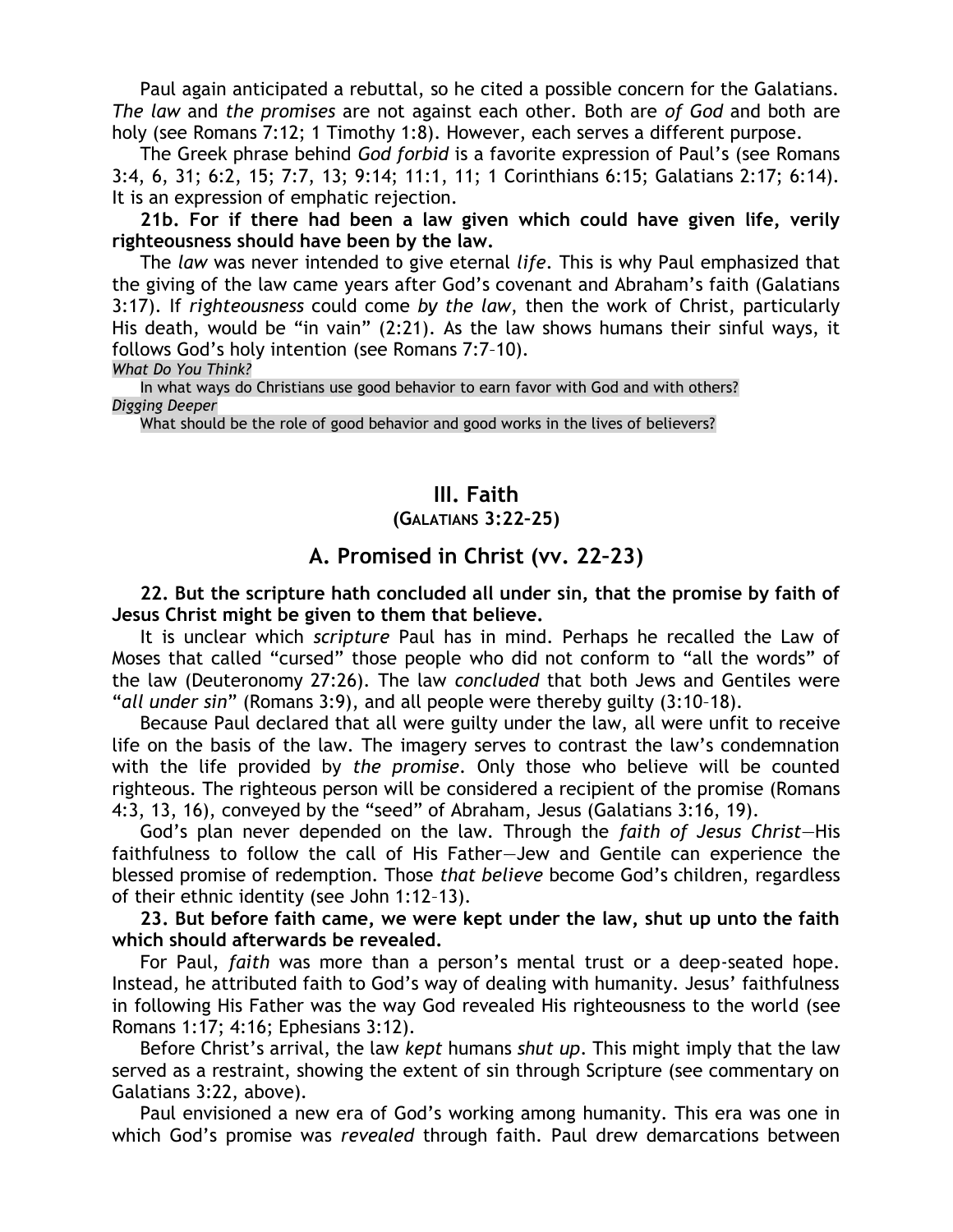the era of law and the era of faith, with Christ's faithfulness in His work being the moment of transition.

## **B. Deficiencies of the Law (vv. 24–25)**

**24. Wherefore the law was our schoolmaster to bring us unto Christ, that we might be justified by faith.**

Paul's next metaphor softened the description as he described *the law* as *our schoolmaster*. The illustration referred to the duties of certain servants in ancient Greco-Roman culture. These servants supervised the education of the household heir, keeping a close eye on the heir's behavior, character formation, and discipline. Eventually the heir would mature and no longer need this overseer.

Similarly, the law was only needed for a time. It served its purpose until *Christ* came and brought an end to the law's power for justification (Romans 10:4). The law could only do so much for humanity in regard to the promises of God. Humans could never be *justified* by the law (see Acts 13:39).

**25. But after that faith is come, we are no longer under a schoolmaster.**

Paul's Galatian audience held that justification was a "both-and" construct. Their understanding of justification required both following the law and expressing faith in Christ. To that end, Paul highlighted the superiority and finality of *faith* in bringing justification. Now that faith has *come*, the law—serving as a guide—is no longer needed.

This fact is because the law has been fulfilled in Christ (see Matthew 5:17). Because the law could do only so much, God sent His Son to fulfill the requirements of the law (see Romans 8:1–4). What the law could not accomplish, God accomplished through Jesus.

#### *ADVANCED COACHING*

If a visitor came to the Feller family farm in Iowa during the 1920s and '30s, the visitor was likely to see young Bob Feller (1918–2010) throwing a baseball with his father, Bill. While other boys were learning the family farm, Bob was under the focused tutelage of his father. As they played catch, Bob learned to be a skilled pitcher, undoubtedly set for the major leagues.

As a high schooler, Bob's fastball pitch impressed numerous scouts. Before he turned 19, Bob signed a contract to pitch for the Cleveland Indians. As a result, he left his family's farm and his father's unofficial coaching to play in the major leagues. Had he decided to stay home, would Bob have experienced baseball success? Likely not. But because of his decision, Bob found great career success as a pitcher for the Cleveland Indians.

Whether they were fully aware or not, the Galatians had outgrown following every stipulation of the law. Paul taught that the law, while holy, could not bring spiritual life. Are you seeking life by your law abidance—trying to be "good enough" by your own efforts—or are you finding life in the one who fulfills the law (see Matthew 5:17)?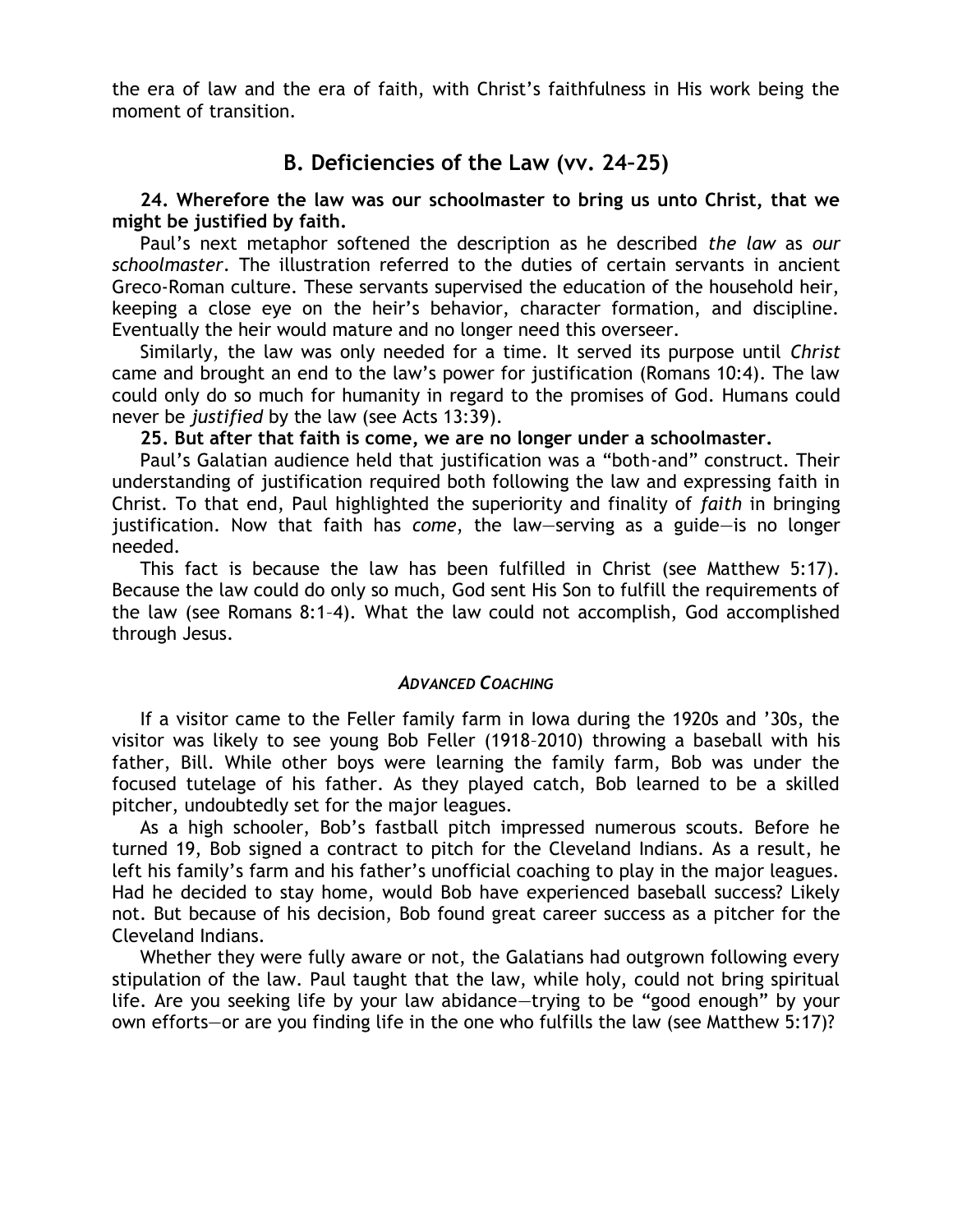### **IV. Unity (GALATIANS 3:26–29)**

### **A. Resulting by Faith (vv. 26–27)**

#### **26. For ye are all the children of God by faith in Christ Jesus.**

Previously, Paul had been speaking to an audience that would identify with his Jewish background, a collective "we" (see Galatians 3:23–25). Regarding knowledge and observance of the law, Paul was an expert (see Philippians 3:3–7).

Paul's *ye … all* included every believer in his Galatian audience, Jew or Gentile. The Judaizers' insistence on adherence to the Law of Moses was of great concern for Paul. Regardless of whether a person followed the law, all people could be considered the *children of God*. This was a phrase first used to describe the biological descendants of Abraham, those who were given the Law of Moses (see Deuteronomy 14:1–2). However, a new era had arrived, one in which God's children were no longer marked by their observance of the law. Instead, they were marked by their expression of *faith in Christ Jesus* (see Romans 8:14–16).

*What Do You Think?*

How do children of God act in ways that make their status obvious to nonbelievers? *Digging Deeper*

How can children of God support each other and bring about love and good works?

#### **27. For as many of you as have been baptized into Christ have put on Christ.**

So the Galatian Christians might demonstrate their faith in Christ, Paul reminded them that they had *been baptized into Christ*. Paul often stressed the importance of baptism for the believer. Baptism unites the believer with the death of Christ and the glory of His resurrection (Romans 6:3–7). Further, baptism brought unity and a transformation "into one body, whether … Jews or Gentiles, … into one Spirit" (1 Corinthians 12:13).

The result of faith, demonstrated by baptism, was that Jewish and Gentile believers would become unified. To *put on Christ* implied putting to death the sinful nature and being renewed with a new nature, transformed by Christ (Romans 13:13– 14; Colossians 3:5–14). The prophet Isaiah rejoiced when God "clothed me with the garments of salvation" (Isaiah 61:10). For Paul the garments of salvation were the work of Christ and the expression of faith in Him.

*What Do You Think?*

How do people identify with a sports team or a community organization when they wear those parties' logo?

*Digging Deeper*

What steps can believers take to ensure that they identify with Christ?

### **B. Regardless of the Law (vv. 28–29)**

**28. There is neither Jew nor Greek, there is neither bond nor free, there is neither male nor female: for ye are all one in Christ Jesus.**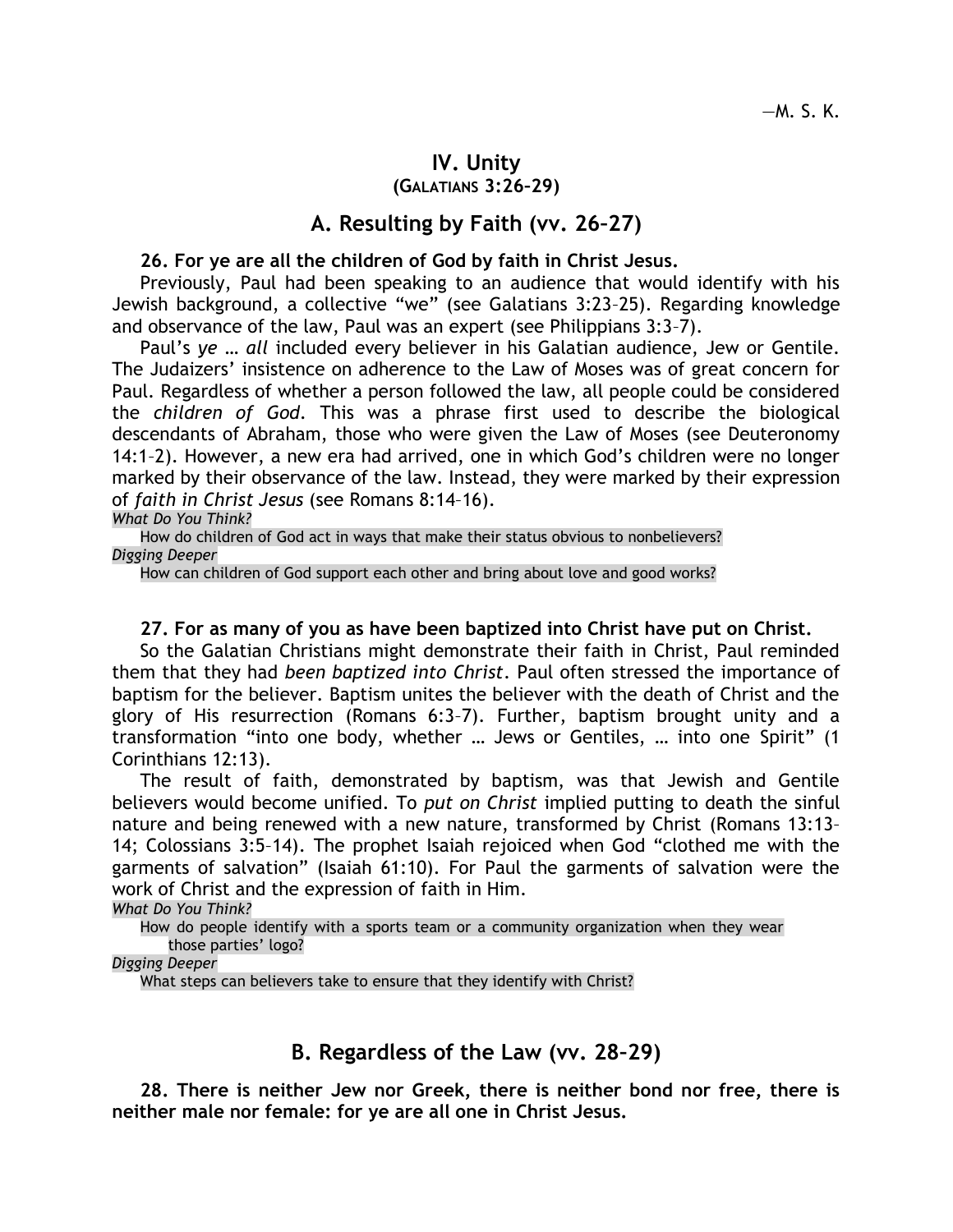The result of baptism into Christ is the formation of a new self in Christ (see 2 Corinthians 5:17). This resulted in unity with others also in Christ. To reinforce this reality, Paul upended notable social structures of a first-century audience.

First, Paul addressed concerns of ethnic divisions centered on the Law of Moses. Of main concern for a *Jew* was adherence to the law, most notably the law's prescriptions for circumcision. However, the law would not have been binding for a *Greek* Gentile. As a result of God's new economy of salvation, though, circumcision was no longer applicable for God's people. The identity of God's people expanded to include Gentiles (see 1 Corinthians 7:19; Colossians 3:11).

Second, the structure of the Roman Empire required an economy of slavery. In the structure of God's economy of salvation, though, the servant in *bond* and the *free* person are equal; both find eternal life in Christ Jesus. Under Christ, a servant was counted as "a brother beloved" (Philemon 16).

Third, Paul's statement that there be *neither male nor female* is not meant to disregard gender distinction or address fully the varied beliefs on the roles of men and women. Given his audience, Paul was likely addressing the limitations of circumcision. Both men and women, created in God's image (Genesis 1:27), are baptized into the unified fellowship of believers.

Regardless of any differences, through faith all can become God's children (Galatians 3:26). The children of God are *one* through the peace of *Christ Jesus* (see Ephesians 2:14–18).

*What Do You Think?*

How can Christians reconcile disputes that may arise due to differences in economic status, gender, or ethnicity?

*Digging Deeper*

How do 1 Corinthians 12:4–27; Ephesians 2:11–22; and Colossians 3:1–17 inform your answer in this regard?

**29. And if ye be Christ's, then are ye Abraham's seed, and heirs according to the promise.**

Having confirmed the diverse yet unified nature of God's people, Paul explored the implications of this diversity. All people who express faith can *be* a part of *Christ's* body.

As a result, the promises made to Christ are applicable to all people who have faith (see Galatians 3:16). The promises made to *Abraham's seed* are fulfilled through those people in Christ as they become heirs with Him (Romans 8:17).

*Heirs according to the promise* will attain more than an earthly heir might attain (see Galatians 4:7). Being in Christ implies having full access to the promise of His blessing. Further, it means His Spirit would be present in the lives of believers (see 2 Corinthians 1:20–22).

## **Conclusion**

## **A. Time to Grow Up**

It was time for the Galatian church to mature. First, they needed to acknowledge that they were no longer under the law as the way to attain God's righteousness. They were heirs of God with full familial rights to God's promises.